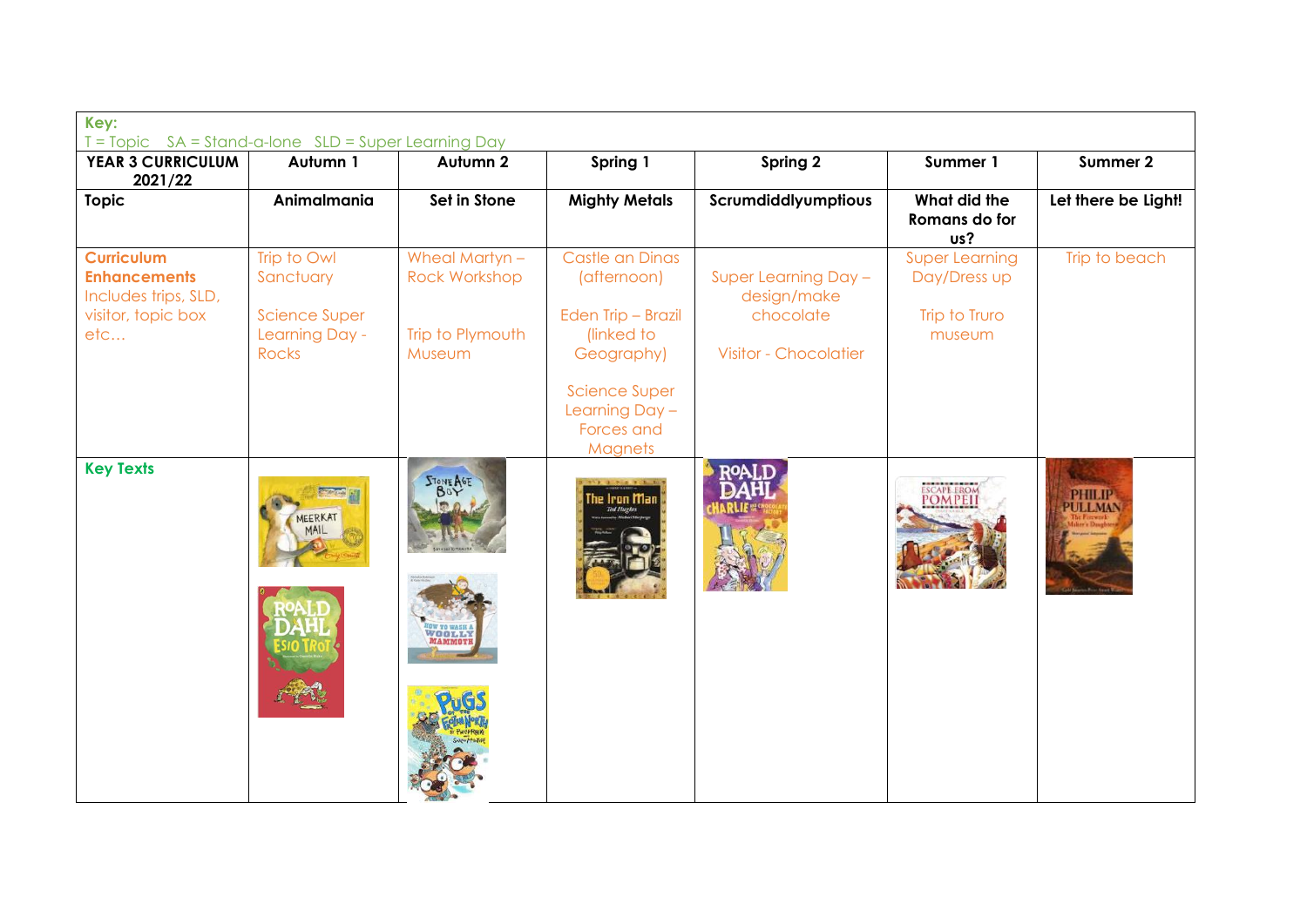| English - 5 day plan<br>writing:<br>(For more coverage<br>detail see our yearly<br>English plan.) | Character<br>$\bullet$<br>Description<br>Recount (Owl<br>$\bullet$<br>Sanctuary<br>trip)<br>Letter<br>$\bullet$                                  | Setting<br>$\bullet$<br>Description<br>Narrative<br>$\bullet$<br>Instructions<br>$\bullet$ | Narrative<br>$\bullet$<br>from<br>character<br><b>POV</b>                                                                            | Diary entry<br>$\bullet$                                                                                                                                              | Non-<br>$\bullet$<br>chronological<br>report<br>(Roman<br>Army)<br>Setting<br>$\bullet$<br>Description<br>Letter<br>$\bullet$ | Persuasive<br>$\bullet$<br>Letter<br>Narrative<br>$\bullet$ |
|---------------------------------------------------------------------------------------------------|--------------------------------------------------------------------------------------------------------------------------------------------------|--------------------------------------------------------------------------------------------|--------------------------------------------------------------------------------------------------------------------------------------|-----------------------------------------------------------------------------------------------------------------------------------------------------------------------|-------------------------------------------------------------------------------------------------------------------------------|-------------------------------------------------------------|
| <b>Maths</b><br>(For more detail see<br>our school Maths<br>Policy.)                              | Number and<br>Place Value                                                                                                                        | Addition and<br>Subtraction /<br>Multiplication<br>and<br>Division                         | Fractions                                                                                                                            | Fractions                                                                                                                                                             | Fractions                                                                                                                     | Measures<br>Geometry<br><b>Statistics</b>                   |
| <b>Science</b>                                                                                    | Animals<br>(including<br>Humans)                                                                                                                 | Rocks                                                                                      | Forces and<br>Magnets                                                                                                                |                                                                                                                                                                       | Plants                                                                                                                        | Light<br>Plants                                             |
| Geography                                                                                         | Climate Zones<br>Additional<br>opportunities: -<br>locate deserts on<br>a map, compare<br>deserts in<br>different<br>continents and<br>countries |                                                                                            |                                                                                                                                      | North America                                                                                                                                                         |                                                                                                                               | Rio and Brazil                                              |
| <b>History</b>                                                                                    |                                                                                                                                                  | <b>How did Stone</b><br>Age people live<br>and<br>communicate?                             | How did the<br>discovery of<br><b>Bronze impact</b><br>everyday living?<br>Would you rather<br>live in the Stone<br>Age or Iron Age? | What was everyday life<br>like in the Maya<br>civilisation?<br>How different was it for<br>rich and poor?<br>Who were the Mayas<br>and how can we learn<br>from them? | Who were the<br>Romans?<br>What did the<br>Romans do for us<br>that still has an<br>impact on<br>modern Britain?              |                                                             |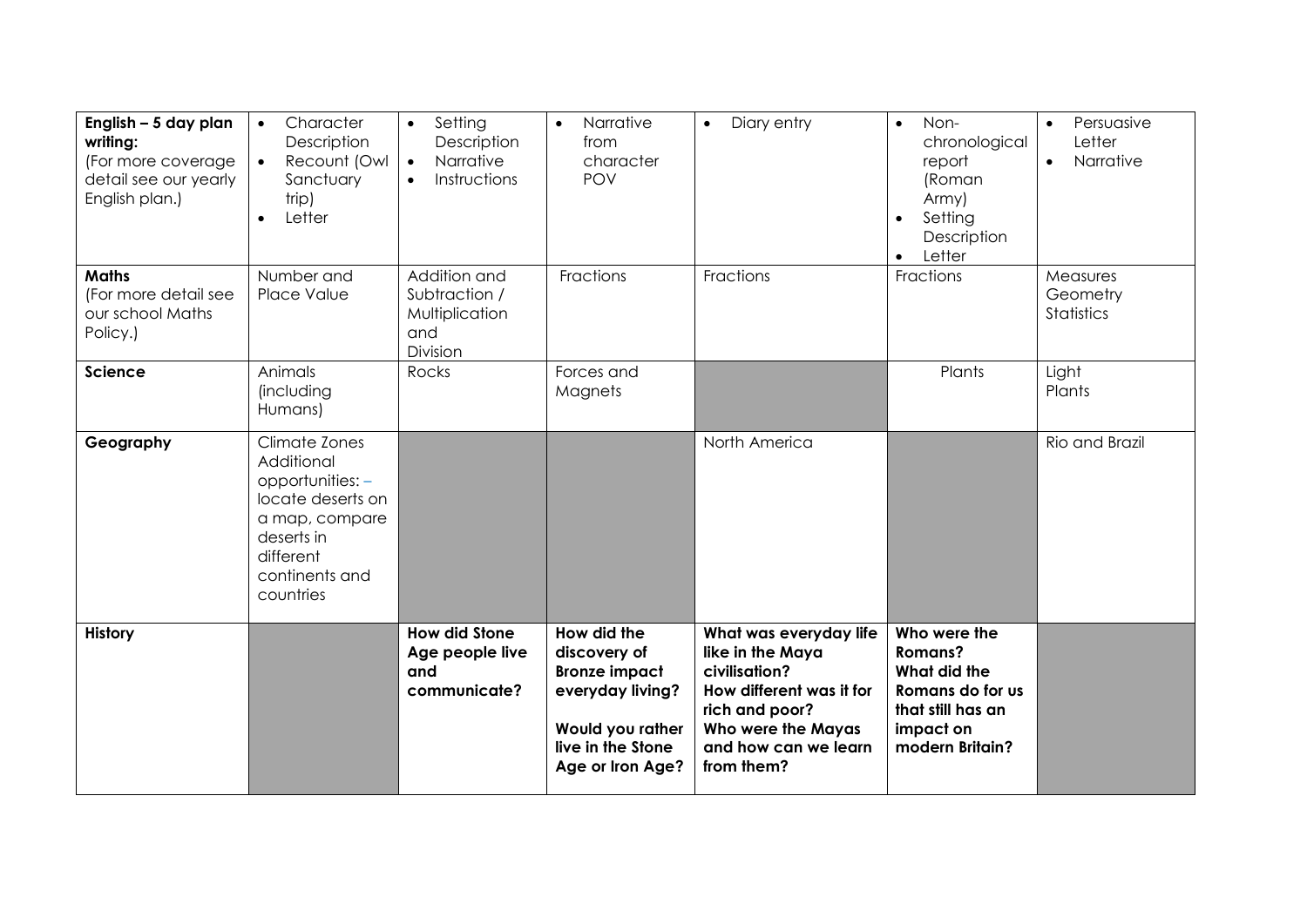|                                                                                                                                                                    |                                                                                                                                           |                                                                                                                                                         |                                                                                                                                                  |                                                                                                                              | Did anyone rebel<br>against the<br>Romans?<br>Who was<br><b>Boudicca and</b><br>what did she do?                                       |                                                                                                                                                      |
|--------------------------------------------------------------------------------------------------------------------------------------------------------------------|-------------------------------------------------------------------------------------------------------------------------------------------|---------------------------------------------------------------------------------------------------------------------------------------------------------|--------------------------------------------------------------------------------------------------------------------------------------------------|------------------------------------------------------------------------------------------------------------------------------|----------------------------------------------------------------------------------------------------------------------------------------|------------------------------------------------------------------------------------------------------------------------------------------------------|
| Art                                                                                                                                                                |                                                                                                                                           | Prehistoric Art<br>Unit $(5)$                                                                                                                           | <b>Formal Elements</b><br>of Art Unit (5)                                                                                                        | Craft (5)                                                                                                                    |                                                                                                                                        | Art and Design<br>skills (7)                                                                                                                         |
| <b>DT</b>                                                                                                                                                          |                                                                                                                                           |                                                                                                                                                         |                                                                                                                                                  | Design/make/evaluate<br>chocolate                                                                                            |                                                                                                                                        | Puppets<br><b>Shadow Theatres</b>                                                                                                                    |
| <b>RE</b><br><b>Discovery RE</b><br>2 lessons a half term.                                                                                                         | <b>Hinduism</b><br>Would<br>celebrating Divali<br>at home and in<br>the community<br>bring a feeling of<br>belonging to a<br>Hindu child? | <b>Christianity</b><br><b>Has Christmas</b><br>lost its true<br>meeting?                                                                                | <b>Christianity</b><br>Could Jesus<br>really heal<br>people? Were<br>these miracles or<br>is there some<br>other<br>explanation?                 | <b>Christianity</b><br>What is "good" about<br>Good Friday?                                                                  | <b>Hinduism</b><br>How can<br><b>Brahman be</b><br>everywhere in<br>everything?                                                        | <b>Hinduism</b><br>Would visiting the<br><b>River Ganges feel</b><br>special to a non<br>Hindu?                                                      |
| <b>PSHE</b><br>New Scheme 2-3 x<br>50mins a half term                                                                                                              | The Internet and<br>everyday life<br>Physical activity                                                                                    | <b>Teamwork skills</b><br><b>Road safety</b>                                                                                                            | Everyday feelings<br>Expressing<br>feelings                                                                                                      | Every day drugs<br>Strategies to support<br>wellbeing                                                                        | World of work<br>Spending money                                                                                                        | <b>Sun Safety</b>                                                                                                                                    |
| <b>MFL</b>                                                                                                                                                         | (SA)<br><b>Introduction to</b><br><b>Spain</b>                                                                                            | (SA)<br><b>Greetings</b>                                                                                                                                | (SA)<br><b>Numbers/Age</b>                                                                                                                       | (SA)<br>Numbers/Age                                                                                                          | (SA)<br><b>Colours</b>                                                                                                                 | (SA)<br>I like/don't like                                                                                                                            |
| <b>PE</b><br>5 x 30min lessons a<br>week:<br>M=Real PE Warm Up<br>$T = Real PE$ FUNS<br><b>Skills</b><br>$W = Real PE$ Skill<br>Applic.<br><b>T=Traditional PE</b> | (SA) REAL PE:<br>Personal Cog.<br>$Skills = Co-$<br>ordination +<br><b>Static Balance</b><br>(SA) Traditional<br>$PE = Netball$           | (SA) REAL PE:<br>Social Cog.<br>Skills = Dynamic<br><b>Balance to</b><br><b>Agility + Static</b><br><b>Balance</b><br>(SA) Traditional<br>$PE = Hockey$ | (SA) REAL PE:<br>Cognitive Cog.<br>Skills = Dynamic<br><b>Balance + Co-</b><br>ordination<br>(SA) Traditional<br>$PE = Gymnastics$<br>(Real Gym) | (SA) REAL PE: Creative<br>Cog.<br>Skills = $Co$ -ordination +<br><b>Counter Balance</b><br>(SA) Traditional PE =<br>Football | SA) REAL PE:<br>Physical Cog.<br>Skills = $\text{Agility} +$<br><b>Static Balance</b><br>(T) Traditional PE<br>= Dance (REAL<br>Dance) | SA) REAL PE:<br>Health + Fitness<br>Cog.<br>Skills = $\text{Agility}$ +<br><b>Static Balance</b><br>(SA) Traditional PE<br>$=$<br>Athletics/Rounders |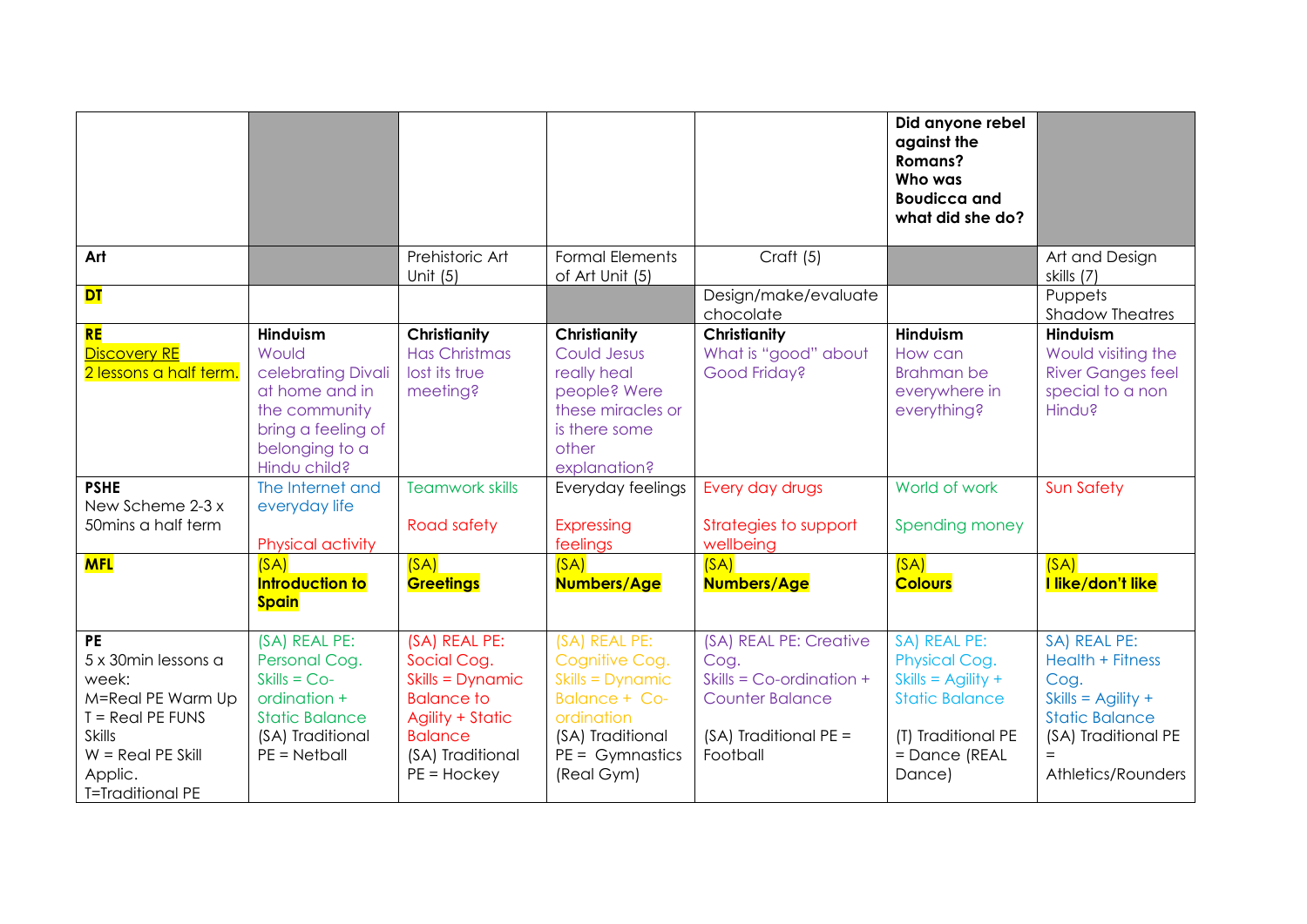| $F =$ Fitness                                                          |                                                            |                                                |                                 |                                                       |  |
|------------------------------------------------------------------------|------------------------------------------------------------|------------------------------------------------|---------------------------------|-------------------------------------------------------|--|
| <b>MUSIC</b>                                                           | MUSIC with Kari<br>Topic related<br>Carnival of<br>Animals | (SA) MUSIC with<br>Kari Topic related<br>Stomp |                                 |                                                       |  |
| <b>COMPUTING</b><br>E-Safety is covered<br>through our PSHE<br>scheme. | E-Safety                                                   | Programming A -<br>Sequence in<br>music        | Creating Media A -<br>Animation | Data and<br>Information $-$<br>Branching<br>databases |  |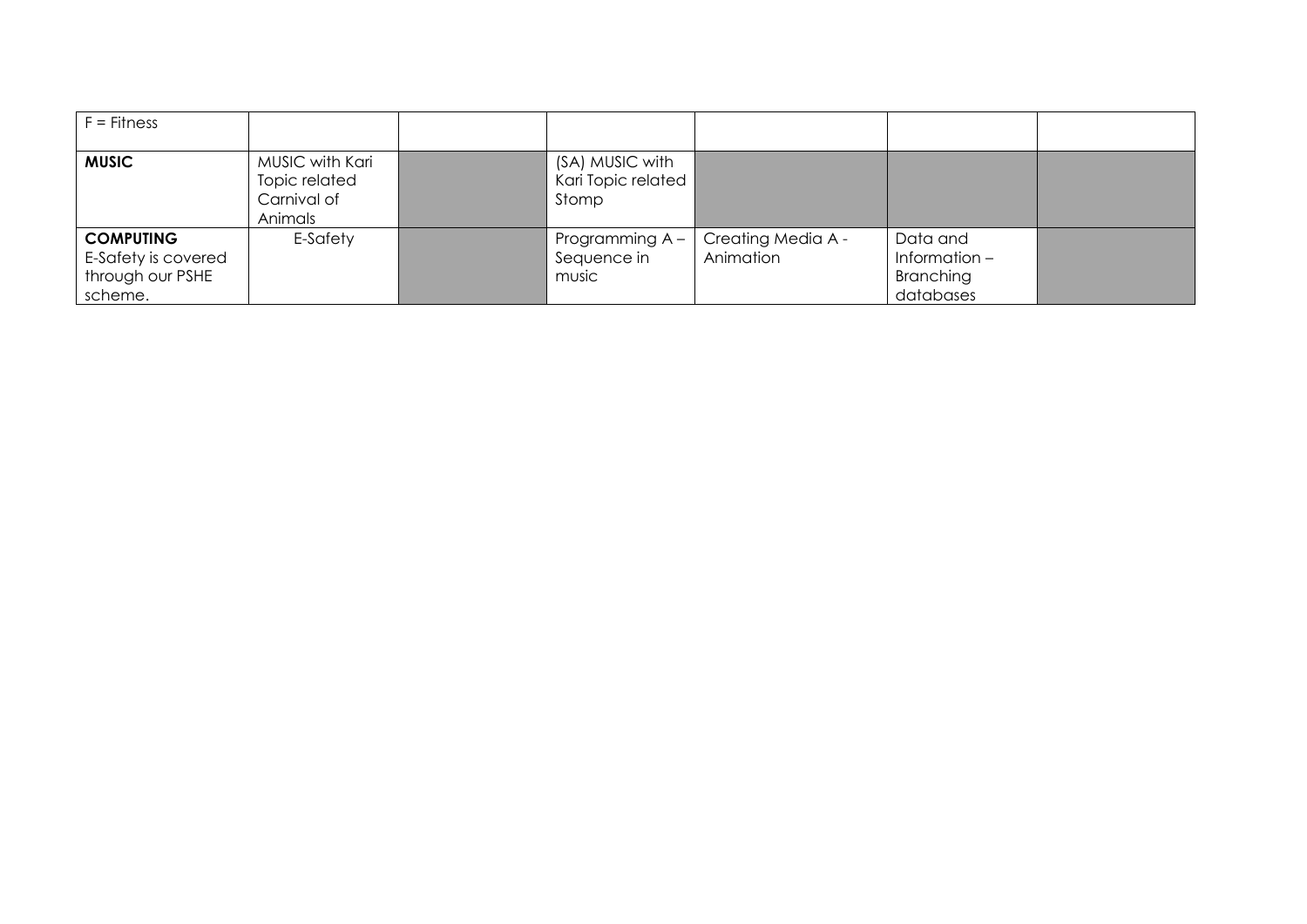## **Coverage of Year 3 Broader Curriculum Plan:**

Year 3 has 3 x 40 minute lessons and a 1hour lesson week for Broader Curriculum subjects.

Highlight off when completed.

|                                |                               | Autumn 1               |                                                                                            |                          |
|--------------------------------|-------------------------------|------------------------|--------------------------------------------------------------------------------------------|--------------------------|
| Week 1 Wed 8th Sep (3<br>days) | Getting to know the class x 1 | Spanish x 1            |                                                                                            |                          |
| Week 2 13 <sup>th</sup> Sep    | MUSIC X 1                     | <b>SCIENCE X 3</b>     |                                                                                            |                          |
| Week 3 20th Sep                | MUSIC X 1                     | PSHE x 2               |                                                                                            | TRIP TO OWL<br>SANCTUARY |
| Week 4 27th Sep                | MUSIC X 1                     | 1 X SLD - SCIENCE      | REX <sub>1</sub>                                                                           |                          |
| Week 5 4th Oct                 | MUSIC X 1                     | <b>GEOGRAPHY X3</b>    |                                                                                            |                          |
| Week 6 11th Oct                | MUSIC X 1                     | <b>GEOGRAPHY X3</b>    |                                                                                            |                          |
| Week 7 18th Oct                | MUSIC X 1                     | REX <sub>1</sub>       | SPANISH X 1                                                                                |                          |
|                                |                               | HALF TERM Mon 25th Oct |                                                                                            |                          |
|                                |                               | Autumn 2               |                                                                                            |                          |
| Week 1 Tues 2nd Nov            | PSHE X 3                      | <b>HISTORY X 1</b>     |                                                                                            |                          |
| Week 2 8 <sup>th</sup> Nov     | <b>HISTORY X 2</b>            | HISTORY x 1            | 1 X TRIP - WHEAL<br><b>MARTYN</b><br>ROCK WORKSHOP -<br><b>SCIENCE (AFTERNOON</b><br>ONLY) |                          |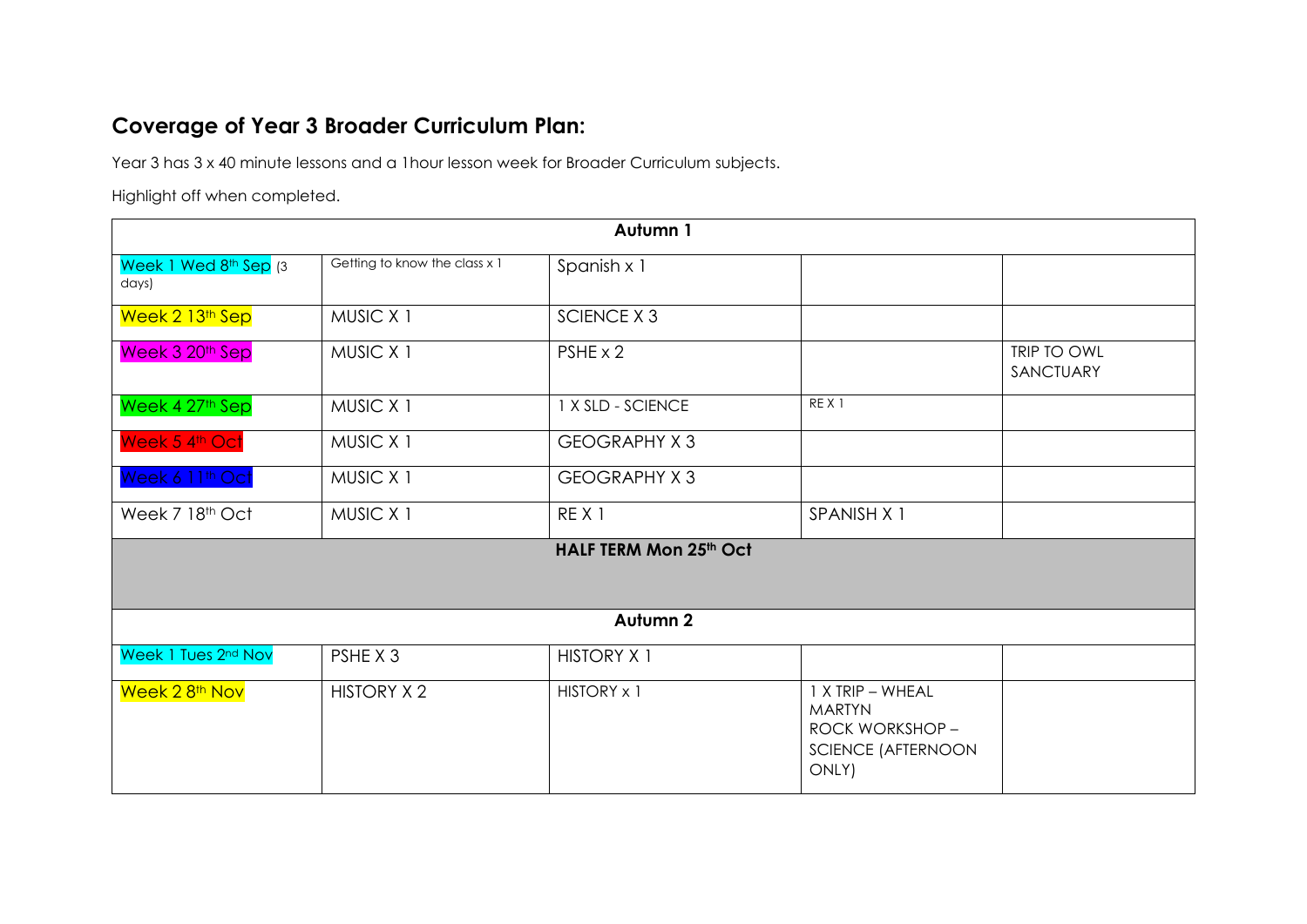| Week 3 15th Nov                           | <b>HISTORY X 1</b> | PSHE X3                           |                                          |                   |
|-------------------------------------------|--------------------|-----------------------------------|------------------------------------------|-------------------|
| Week 4 22 <sup>nd</sup> Nov               | ART X 4            |                                   |                                          |                   |
| Week 5 29th Nov                           | ART X 2            | SPANISH X 1                       | 1 x trip to Plymouth<br>museum - HISTORY |                   |
| Week 6 6 <sup>th</sup> Dec                | <b>SCIENCE X 3</b> | SPANISH X 1                       |                                          |                   |
| Week 7 13th Dec                           | REX <sub>2</sub>   | <b>HISTORY X 1</b>                | XMAS X 1                                 |                   |
|                                           |                    | <b>XMAS HOLIDAYS Mon 20th Dec</b> |                                          |                   |
|                                           |                    | Spring 1                          |                                          |                   |
| Week 1 Tues 4th Jan (4<br>$\frac{days}{}$ | PSHE X 3           | SPANISH X 1                       |                                          |                   |
| Week 2 10 <sup>th</sup> Jan               | MUSIC X 1          | <b>HISTORY X3</b>                 |                                          |                   |
| Week 3 17th Jan                           | MUSIC X 1          | <b>HISTORY X 2</b>                | TRIP TO EDEN -<br><b>GEOGRAPHY</b>       |                   |
| Week 4 24th Jan                           | MUSIC X 1          | <b>HISTORY X 1</b>                | <b>SCIENCE X 2</b>                       |                   |
| Week 5 31st Jan                           | MUSIC X 1          | <b>SCIENCE X 3</b>                |                                          |                   |
| Week 6 7 <sup>th</sup> Feb                | MUSIC X 1          | REX <sub>2</sub>                  | ART X 1                                  | 1 X SLD - SCIENCE |
| Week 7 14th Feb                           | MUSIC X 1          | ART X 4                           |                                          |                   |
|                                           |                    | <b>HALF TERM Mon 21st Feb</b>     |                                          |                   |
|                                           |                    | Spring 2                          |                                          |                   |
| Week 1 28 <sup>th</sup> Feb               | PSHE X 3           | SPANISH X 1                       |                                          |                   |
| Week 2 7 <sup>th</sup> Mar                | <b>HISTORY X 4</b> |                                   |                                          |                   |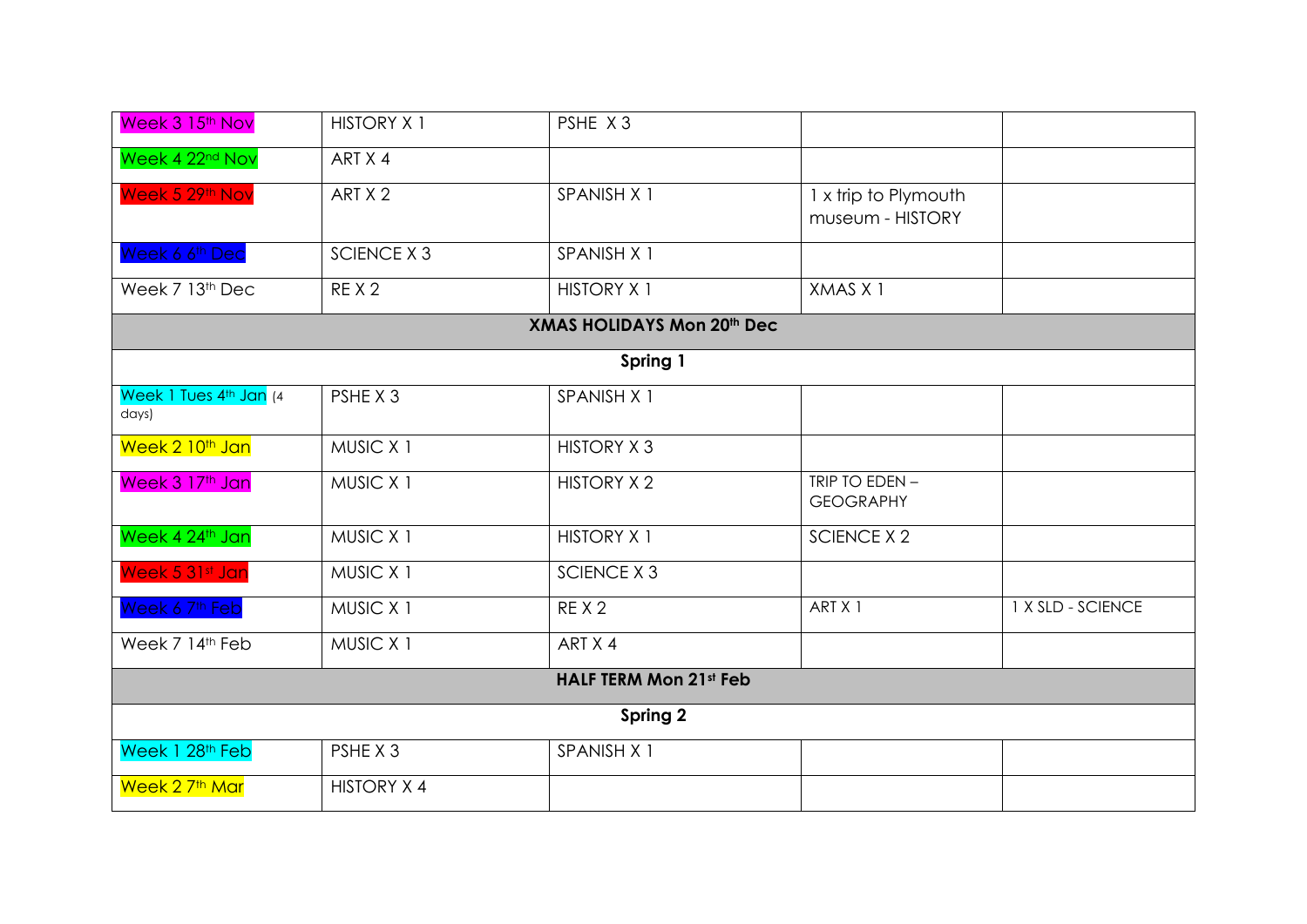| Week 3 14th Mar                 | <b>HISTORY X3</b>    | <b>GEOGRAPHY X 1</b>                  |                                       |  |
|---------------------------------|----------------------|---------------------------------------|---------------------------------------|--|
| Week 4 21st Mar                 | <b>GEOGRAPHY X3</b>  |                                       | 1 X VISITOR -<br>CHOCLATIER? 1 HOUR   |  |
| Week 5 28th Mar                 | <b>GEOGRAPHY X3</b>  |                                       | 1 X SLD (DT-DESIGNING<br>CHOCOLATE)   |  |
| Week 6 4th Apr                  | REX <sub>2</sub>     | 1 X SLD - ART                         |                                       |  |
|                                 |                      | <b>EASTER HOLIDAYS Mon 11th April</b> |                                       |  |
|                                 |                      | Summer 1                              |                                       |  |
| Week 1 25th Apr                 | PSHE X 3             | SPANISH X 1                           |                                       |  |
| Week 2 Tues 3rd May (4<br>days) | REX <sub>2</sub>     | <b>HISTORY X 2</b>                    |                                       |  |
| Week 3 9th May                  | <b>HISTORY X 2</b>   | <b>SCIENCE X 1</b>                    | 1 X TRIP TO TRURO<br>MUSEUM - HISTORY |  |
| Week 4 16th May                 | <b>SCIENCE X 4</b>   |                                       |                                       |  |
| Week 5 23rd May                 | <b>COMPUTING X3</b>  |                                       | 1 X SLD - HISTORY                     |  |
|                                 |                      | HALF TERM Mon 30th May                |                                       |  |
|                                 |                      | Summer 2                              |                                       |  |
| Week 1 6 <sup>th</sup> Jun      | <b>COMPUTING X3</b>  | SPANISH X 1                           |                                       |  |
| Week 2 13 <sup>th</sup> Jun     | <b>GEOGRAPHY X 4</b> |                                       |                                       |  |
| Week 3 20 <sup>th</sup> Jun     | <b>GEOGRAPHY X 2</b> | REX <sub>1</sub>                      | 1 X SLD - SCIENCE                     |  |
| Week 4 27th Jun                 | <b>SCIENCE X 1</b>   | PSHE X 3                              |                                       |  |